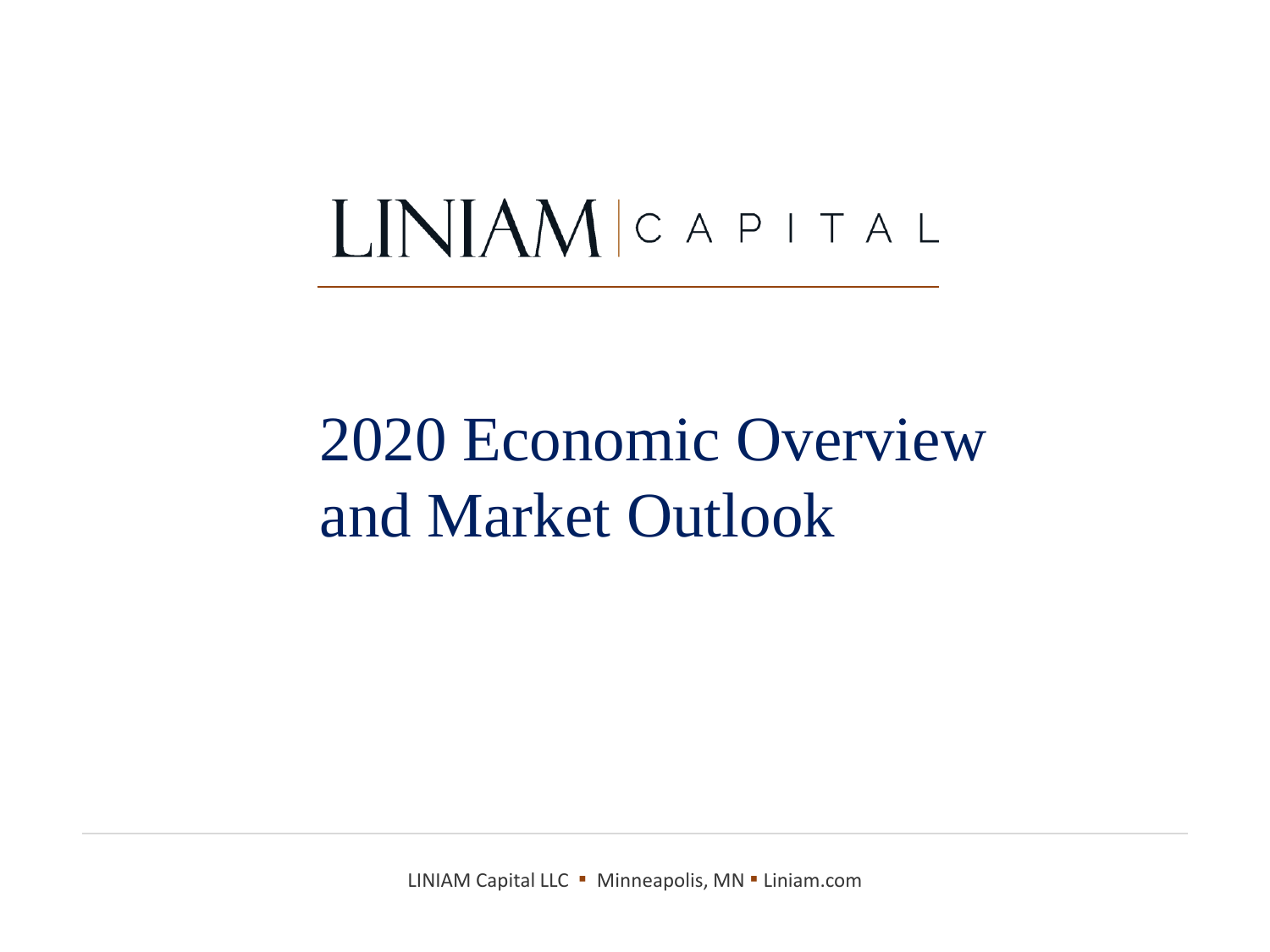### Market Overview

Leading economic indicators point toward slower growth and elevated recession risks persisting in 2020. Inflation should remain dormant over the next 12 to 24 months. The Fed will likely resume its easing cycle at some point during this period, leading long term yields lower once the easing cycle is anticipated to resume. Equity returns are likely to be modest at best.

- **Exercise Expression Leading Economic Indicators are Weak** 
	- **US economy retains modest momentum going into 2020 but growth will remain** slow and risks to the expansion remain elevated
- **Policy uncertainty will remain elevated related to trade, election and other potentially** disruptive global developments
- **.** Imbalances in debt outstanding, financial market valuations and household net worth are potential triggers for changes in policy and economic performance
- Financial Markets
	- Low inflation and interest rates to prevail in 2020 and beyond
		- Next move a continuation of rate cutting cycle
	- New all-time low for 30-year Treasury yields was reached in 2019
		- **E** Bounce in yields may continue near term, long term downtrend in place
	- Credit Fundamentals
		- New high in corporate debt outstanding, performance likely sensitive to both changes in growth conditions and changes in Treasury yields
	- Equity returns 2019 was an anomaly in a low growth, low return world
		- Lower returns, more volatility and downside risk in 2020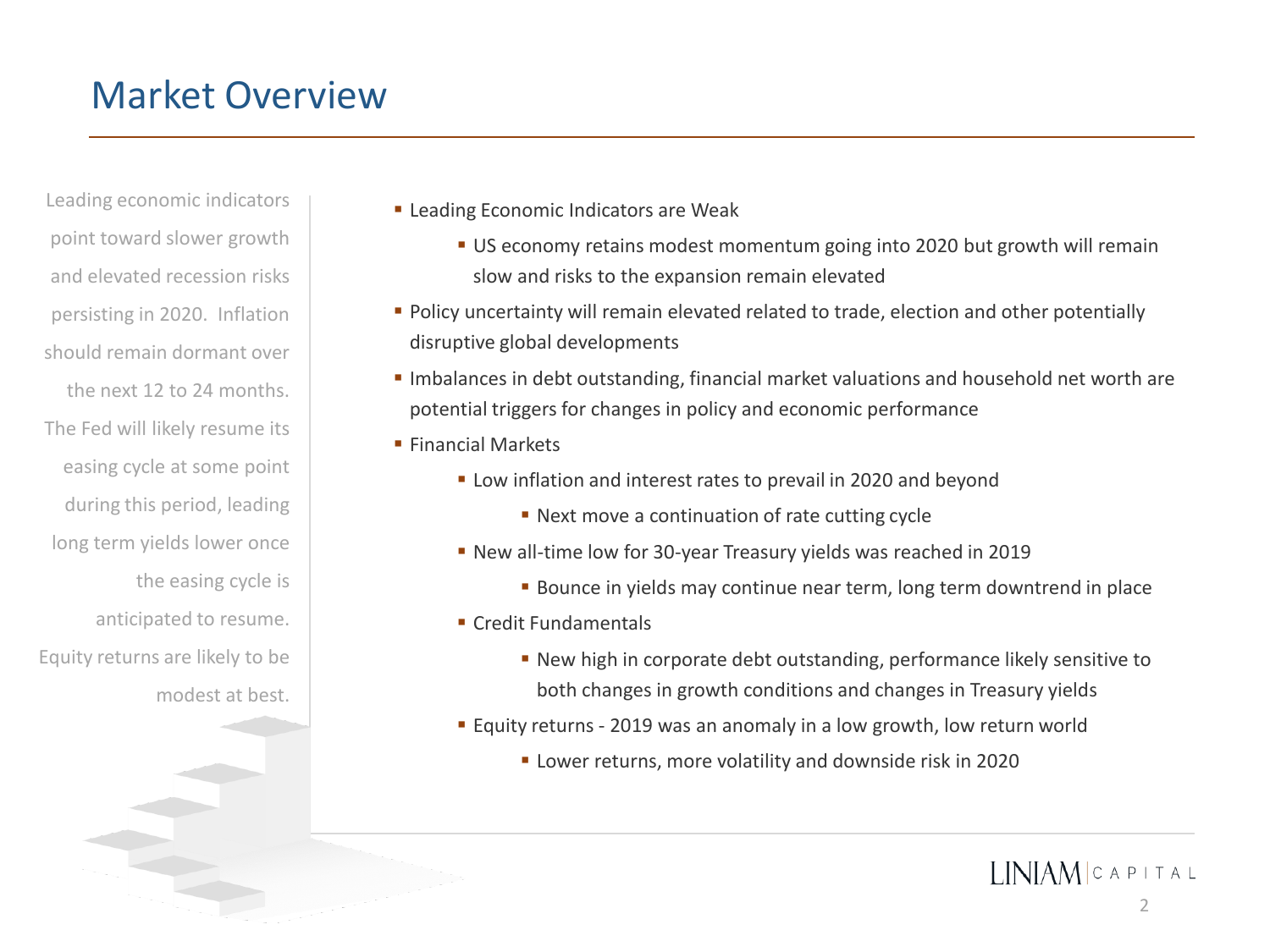#### Leading Economic Indicators Are Down During The Last Six Months

The Index of Leading Economic Indicators has softened in recent months. The yield curve and manufacturing oriented components have been the main sources of weakness, but surprisingly consumer expectations have also weakened lately. The index does not suggest a recession is imminent, but further weakness would raise concerns.



Source: Conference Board.

LINIAM CAPITAL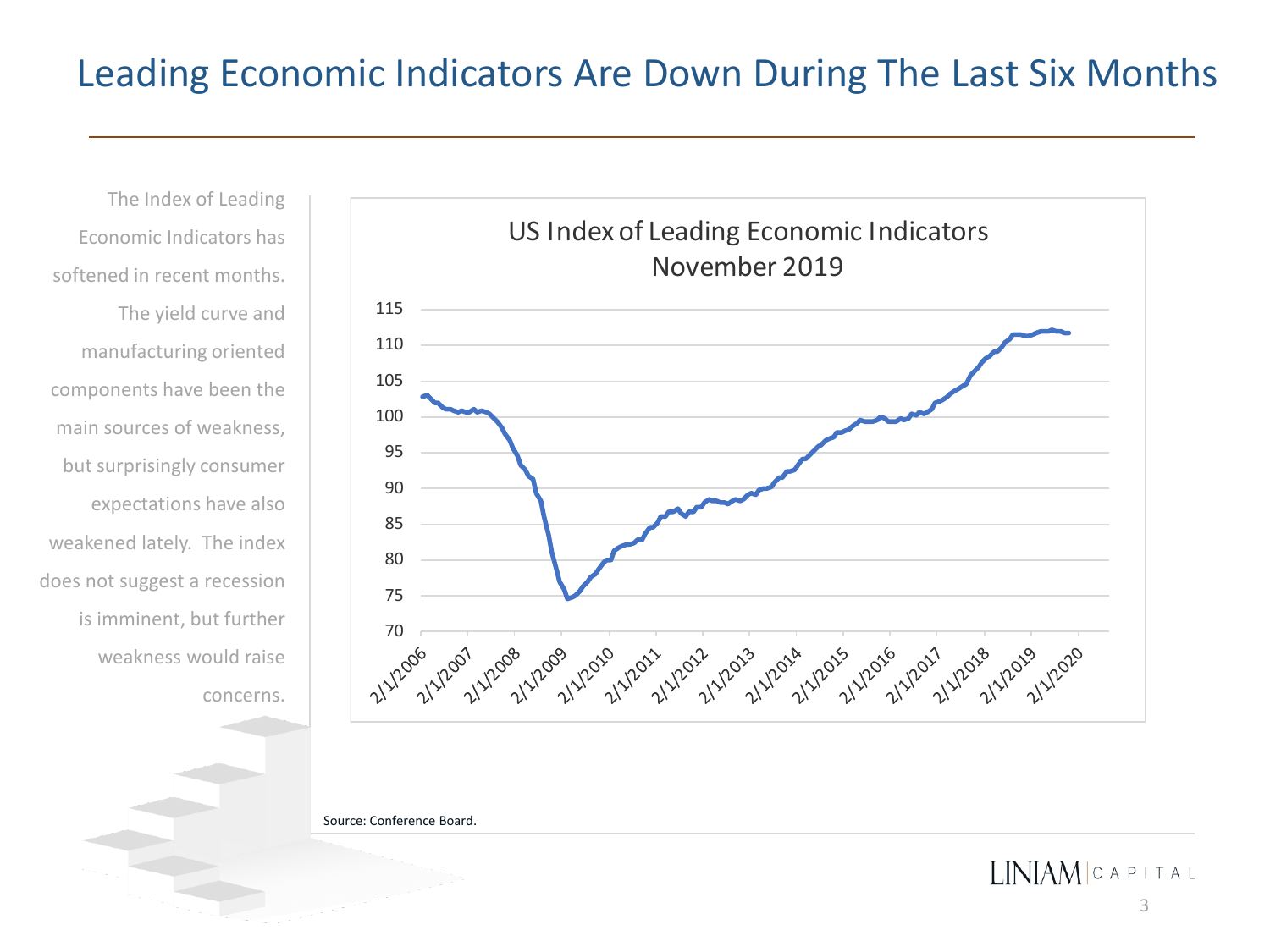#### Economic Growth Was Unbalanced in 2019

Strong labor markets and consumption spending compensated for weakness in investment, exports and manufacturing activity in 2019. Manufacturing indicators have stabilized at modest growth levels recently, but there are few signs of impending reacceleration. Leading indicators suggest a continuation of slower growth in early 2020.



Source: Bureau of Economic Analysis. Q3 2019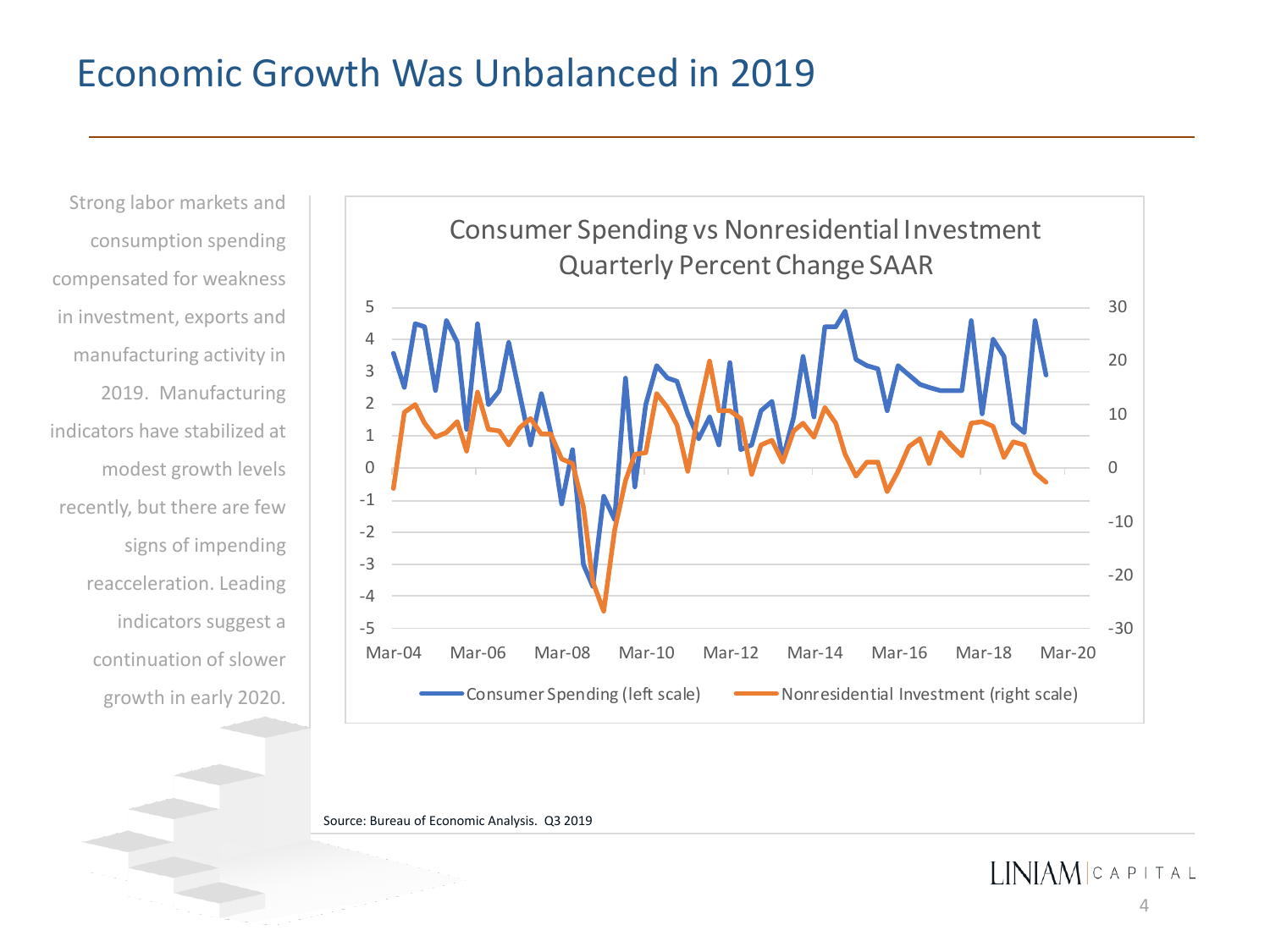# Export Growth Very Weak but Trade Did Not Weigh on GDP

Export growth has been mildly negative in 2019, though falling imports have resulted in net exports essentially being a neutral factors for GDP growth this year. The weakness trade measures reflects weak global economic growth and US policy pressures to reduce the trade deficit. Global indicators have recently stabilized but a sharp acceleration is unlikely.



Source: US Census Bureau, October 2019

 $I INIAM CAPITAL$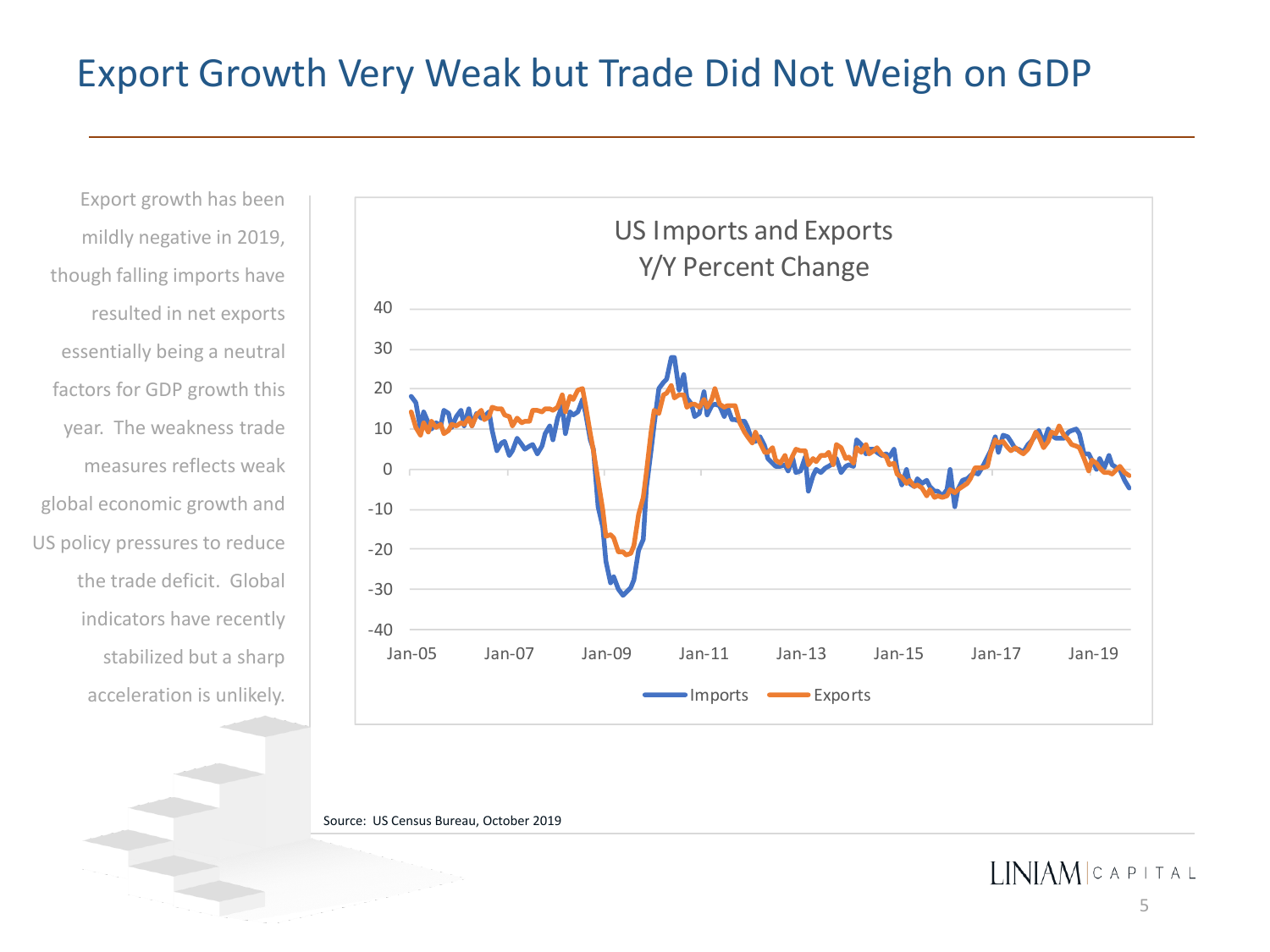### Policy Uncertainty: More than Trade in 2020

Policy uncertainty has been oscillating higher in recent years. The level of uncertainty has come down sharply as tariffs have been delayed along with the phase one US/China trade agreement. The potential for backsliding in trade, the potential outcome of US elections late in the year, and other global developments are likely to keep policy uncertainty elevated in 2020.



Source: Baker, Bloom and Davis. November 2019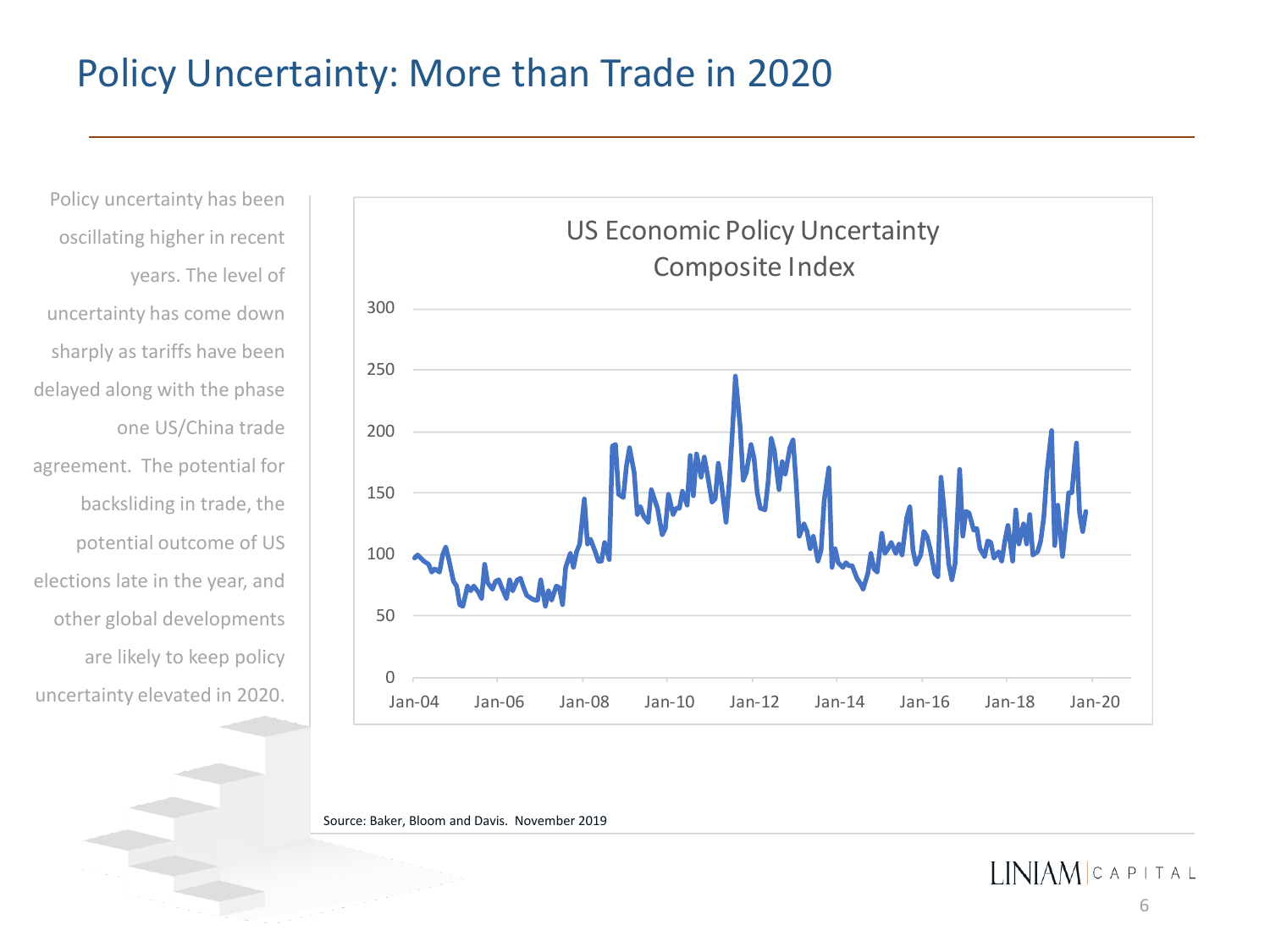#### Potential Trigger: Job Openings Data Leads Other Labor Market Indicators

Job openings are down since early in 2019. A drop in job openings occurred before the uptrend in initial jobless claims occurred during the past labor market cycle. Claims remain at a historically low level but have begun to rise in recent months. They are a component of the index of leading economic indicators and suggest some potential softening in labor market conditions.



Source: Bureau of Labor Statistics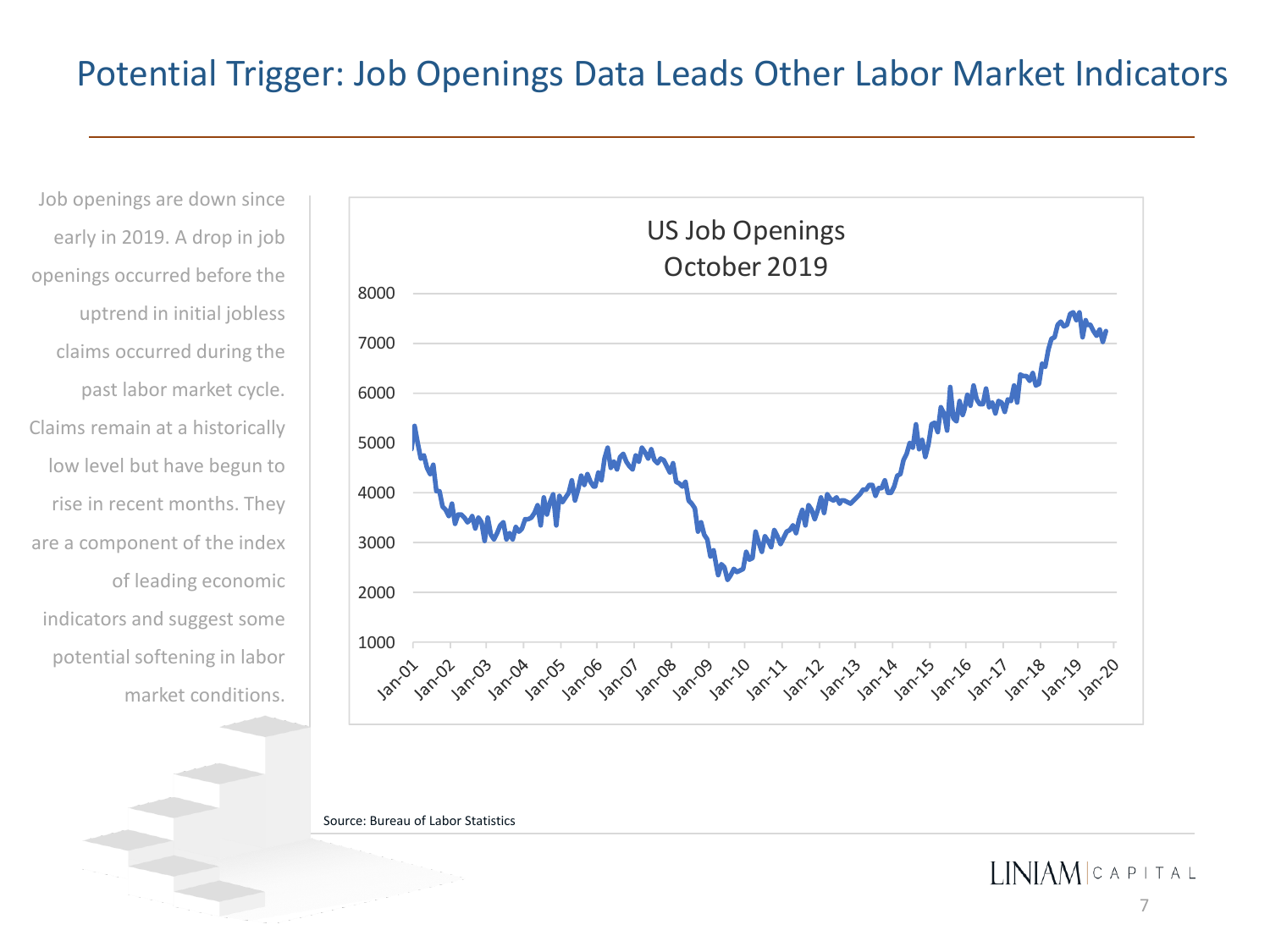### Potential Trigger: Corporate Profit Growth Leads Payroll Growth

Corporate earnings growth has stalled according to both S&P 500 operating earnings and the Commerce Department's tally of corporate profits over the past several quarters. Historically, swings in earnings growth have occurred ahead of swings in the pace of job growth. The recent level of earnings growth points to slower employment gains in 2020.



Source: Bureau of Labor Statistics, Standard and Poors. Q3 2019

LINIAM CAPITAL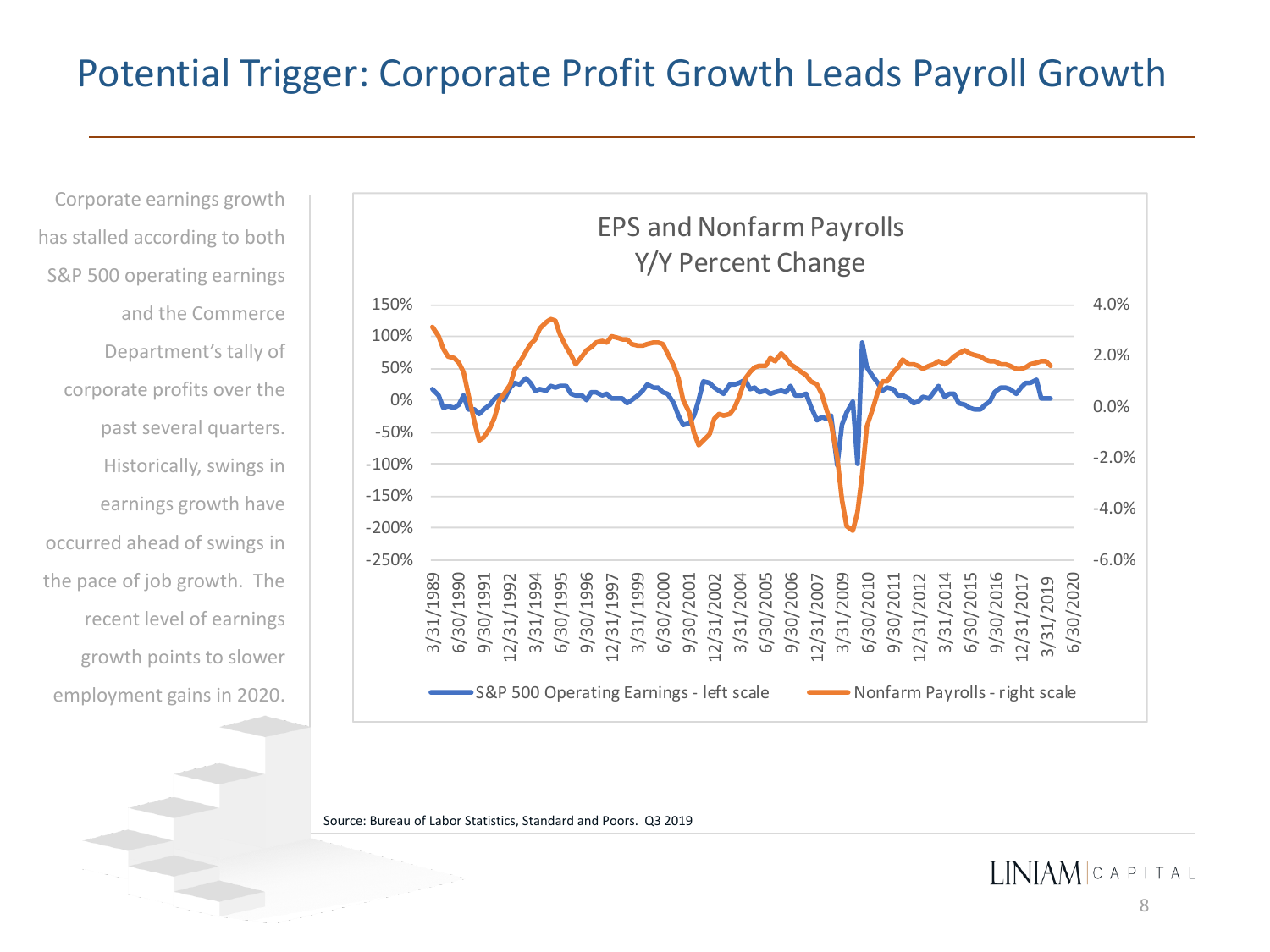### Potential Trigger: Consumer Expectations Have Softened

The combination of strong labor markets, buoyant financial markets and lower interest rates have kept consumer confidence at elevated levels. However, consumers assessment of current conditions improved while expectations have softened in recent months. Expectations are a leading indicator of consumer spending and broader economic growth.



Source: Conference Board

 $I INIAM CAPITAL$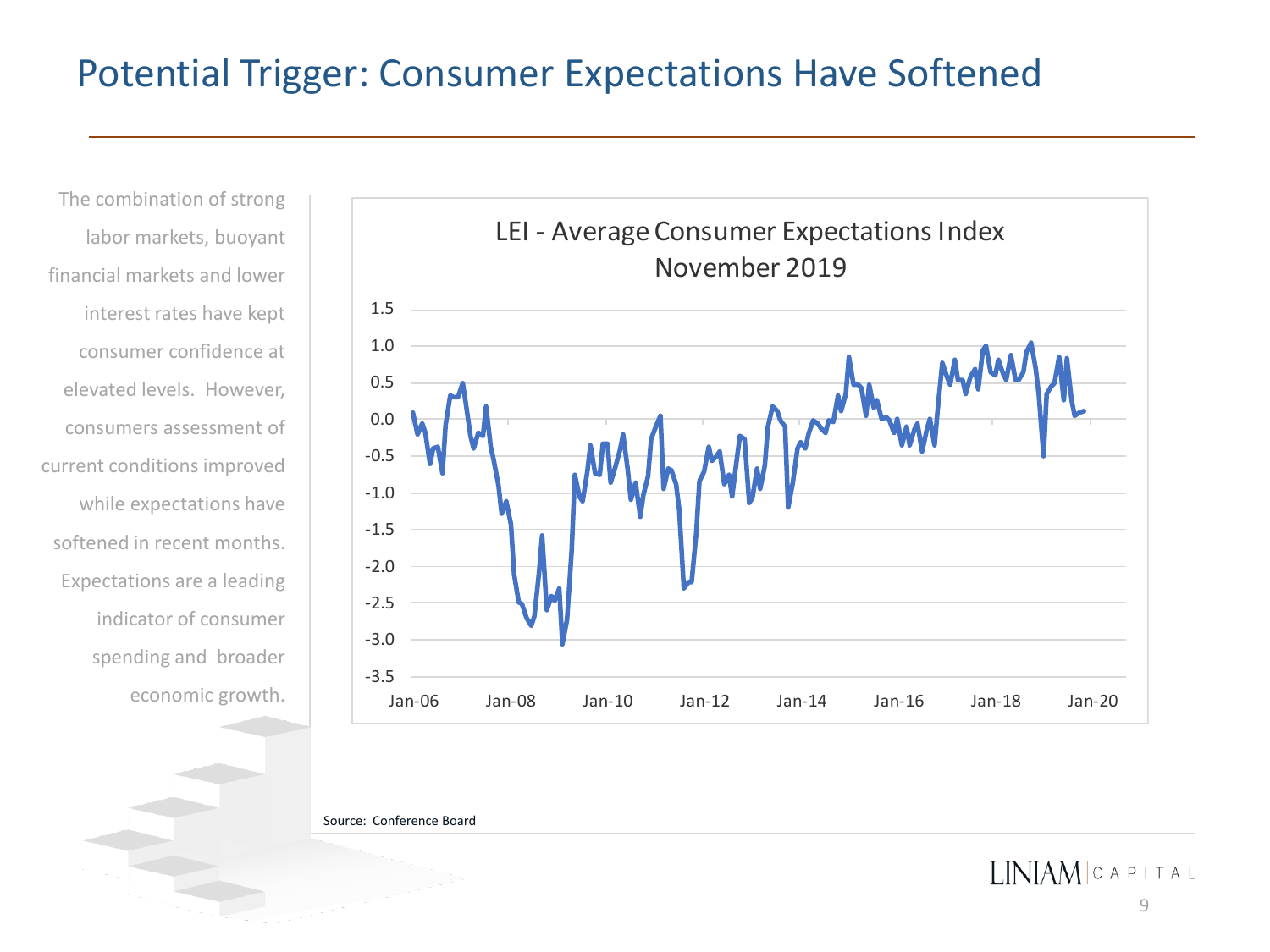### Potential Trigger: Household Net Worth Leveraged to Markets

Household net worth has recovered sharply throughout the year as equity markets have risen. The sharp increase in equities during the final quarter of this year has likely lifted net worth to a record level relative to disposable income. The high level of net worth along with low interest rates should support consumer spending in early 2020.



Source: Federal Reserve, US Bureau of Economic Analysis. Q3 2019

 $I INIAM CAPITAL$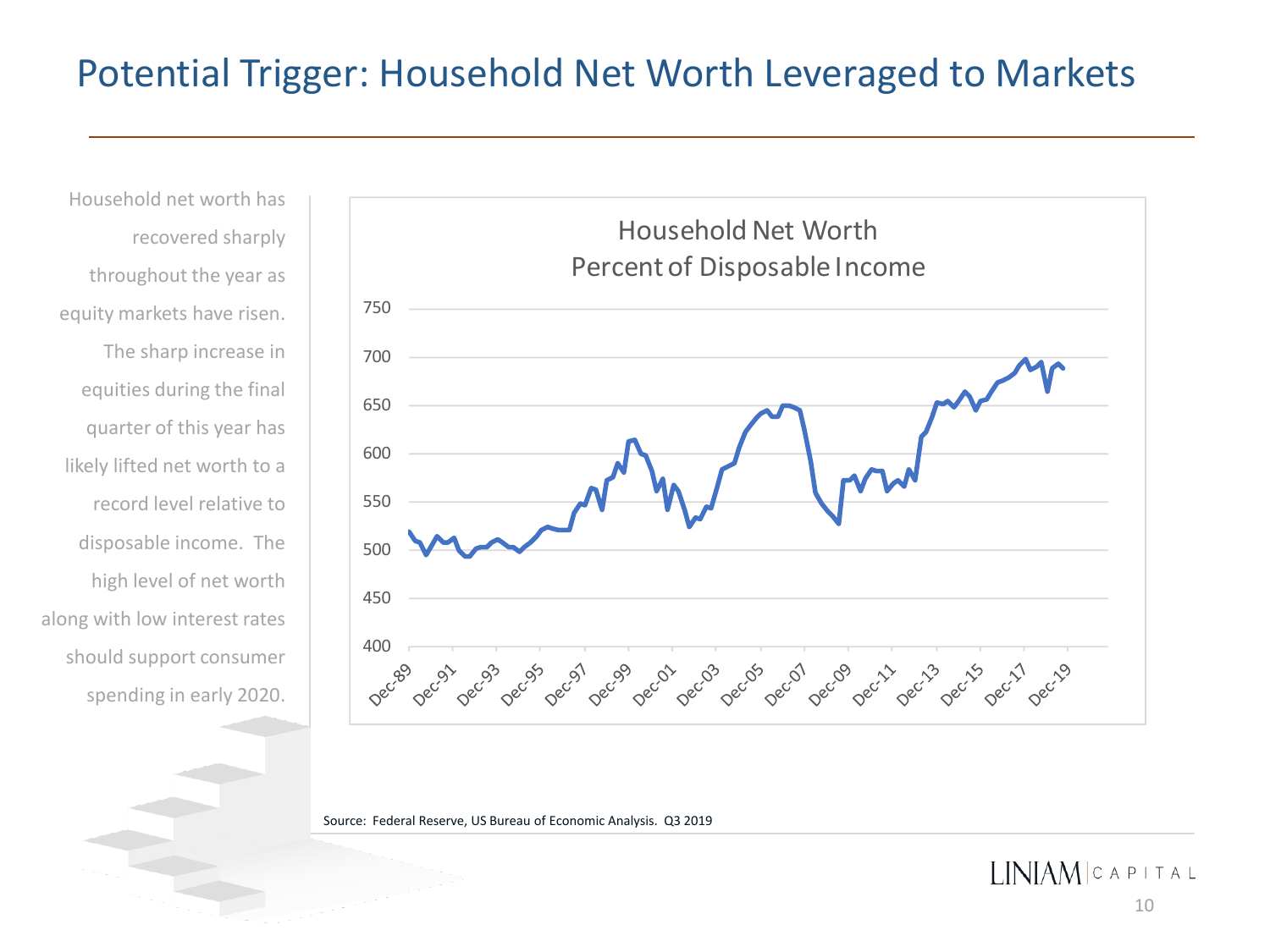#### Fed Policy: Rates to Trend Lower

Following 75 basis points of policy rate reductions during the second half of 2019, the Fed suggests policy will remain on hold in the coming months. Futures markets currently give better than 50 percent odds to an additional rate cut in 2020. We expect the next Fed move will be a continuation of the rate cuts that began this year with low inflation and modest growth.



Source: Federal Reserve

**I.INIAM** CAPITAL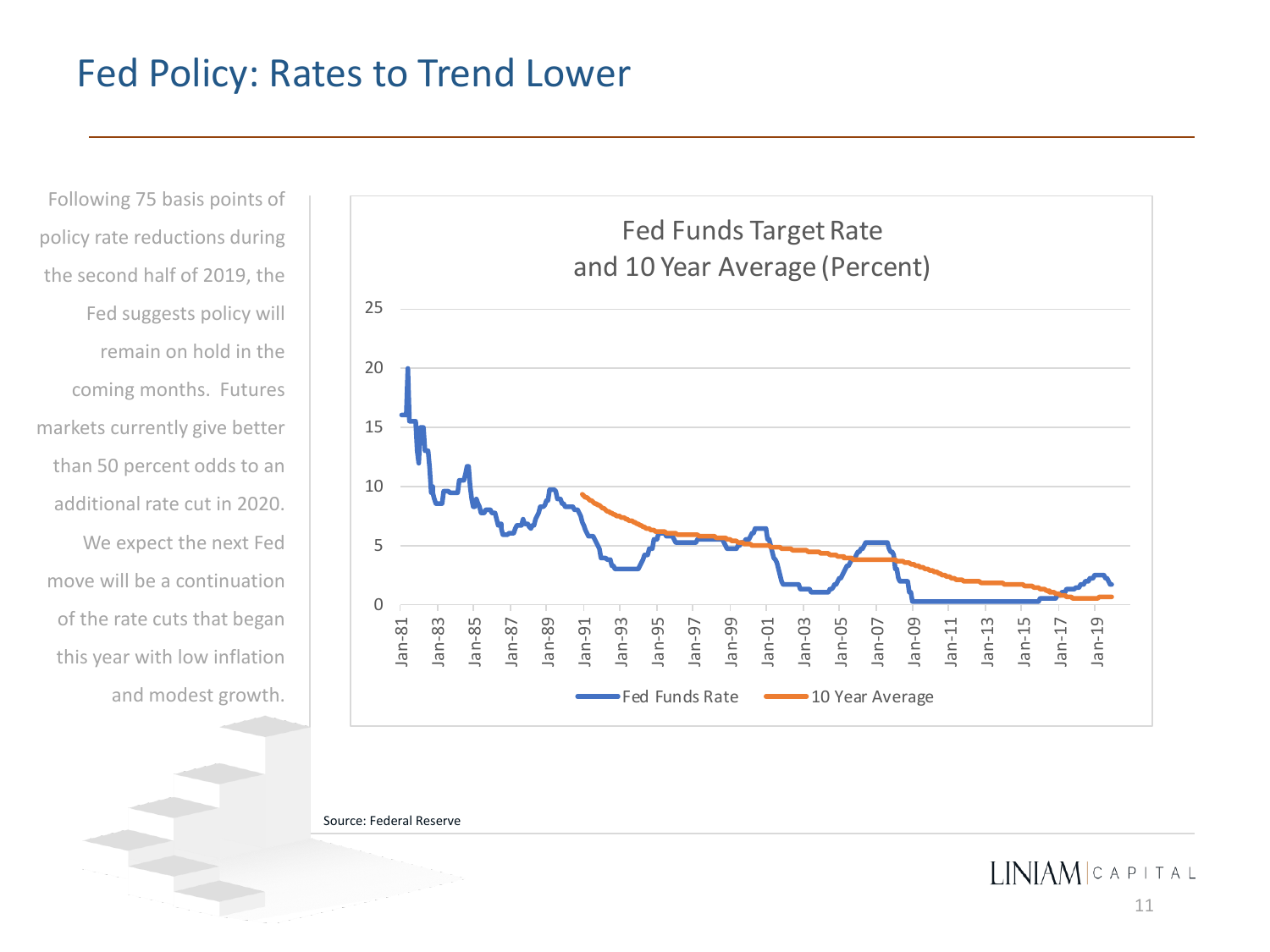#### Bond Market: Treasury Yields Still Likely to Trend Lower

Thirty-year Treasury yields fell to a record low of 1.95 percent in late August before rebounding by nearly 50 basis points by early November. While yields may continue to bounce in the near term, yields are likely to resume their declining trend once additional Fed easing becomes anticipated by the markets or a recession appears likely.



Source: Bloomberg

 $LMAMCAPITAL$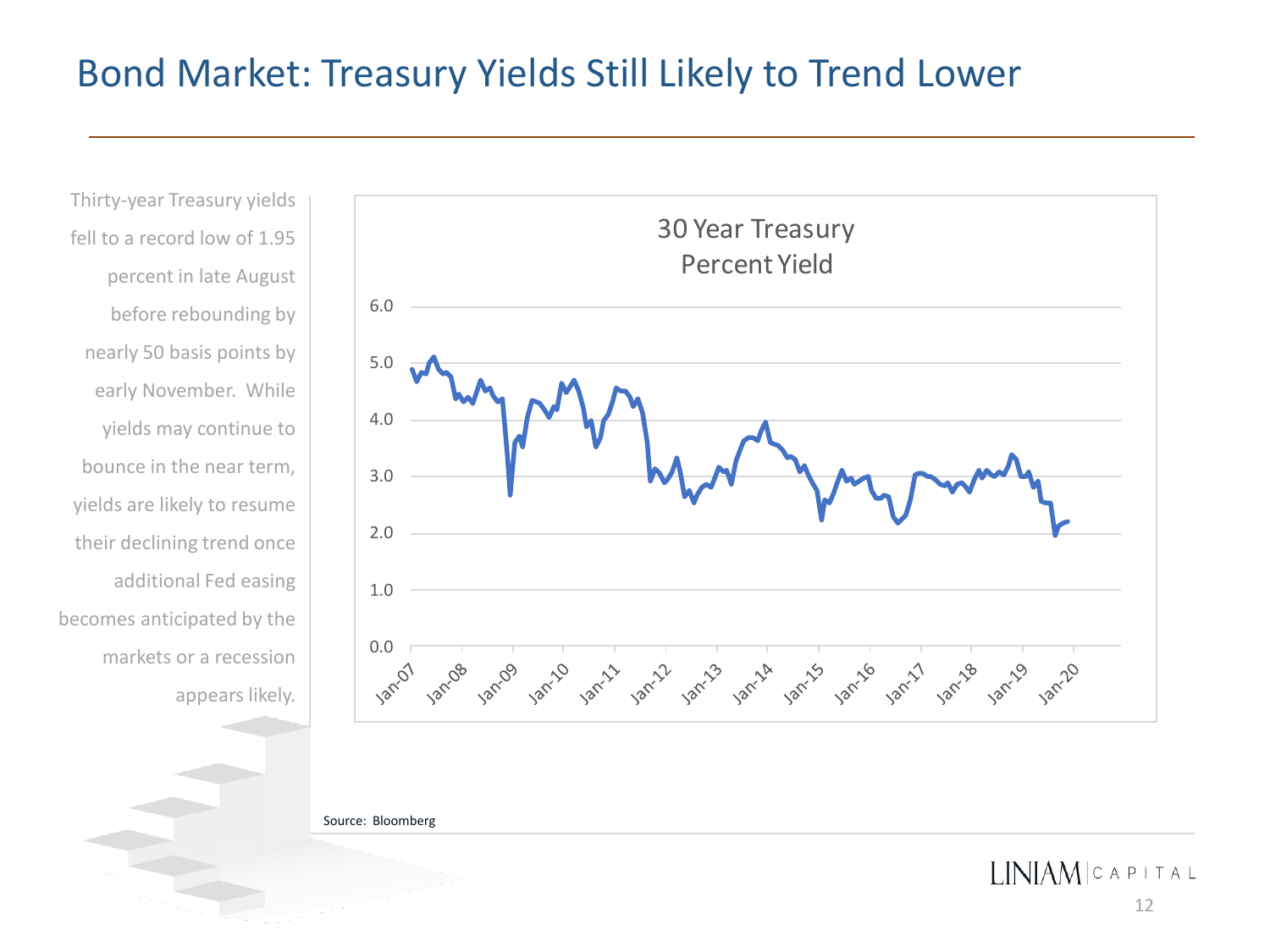### Bond Market: Corporate Debt Outstanding at a New High

The sharp increase in corporate debt over the course of the current cycle suggests an increased sensitivity to higher interest rates, particularly if the flattening in corporate profit performance in recent quarters persists. Heightened liquidity pressures in funding markets late this year may in part reflect this increase in leverage.



Source: Federal Reserve. Q3 2019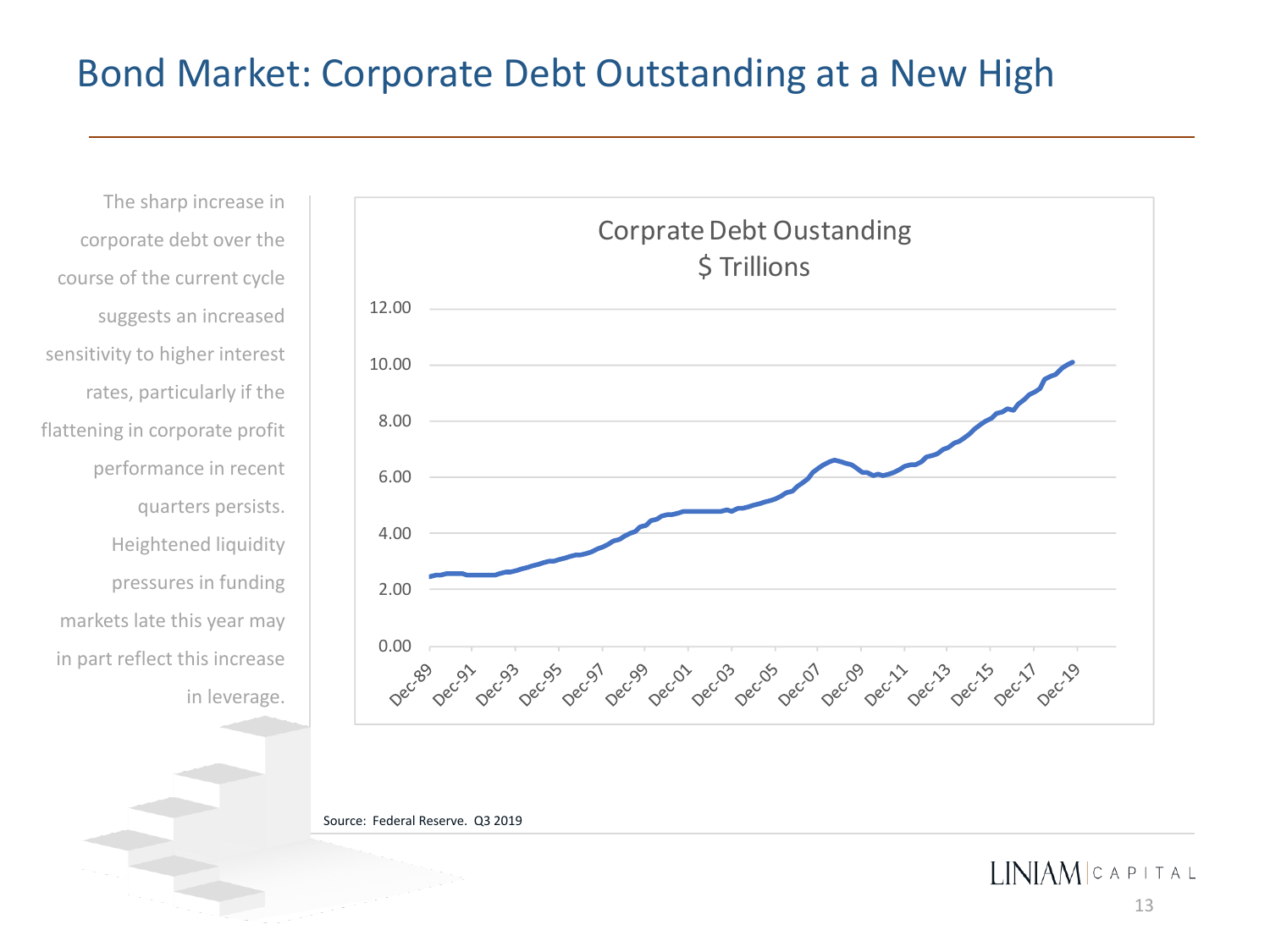# Profit Outlook: Consensus Expectations Are Too Robust

Expectations for earnings growth remain robust for 2020 despite several quarters of relatively flat growth and weakness in leading economic indicators. Earnings sit at a high absolute level and as a share of GDP, but macro conditions here and abroad seem inconsistent with robust consensus earnings growth expectations for the coming year.



Source: Standard and Poors. December 2019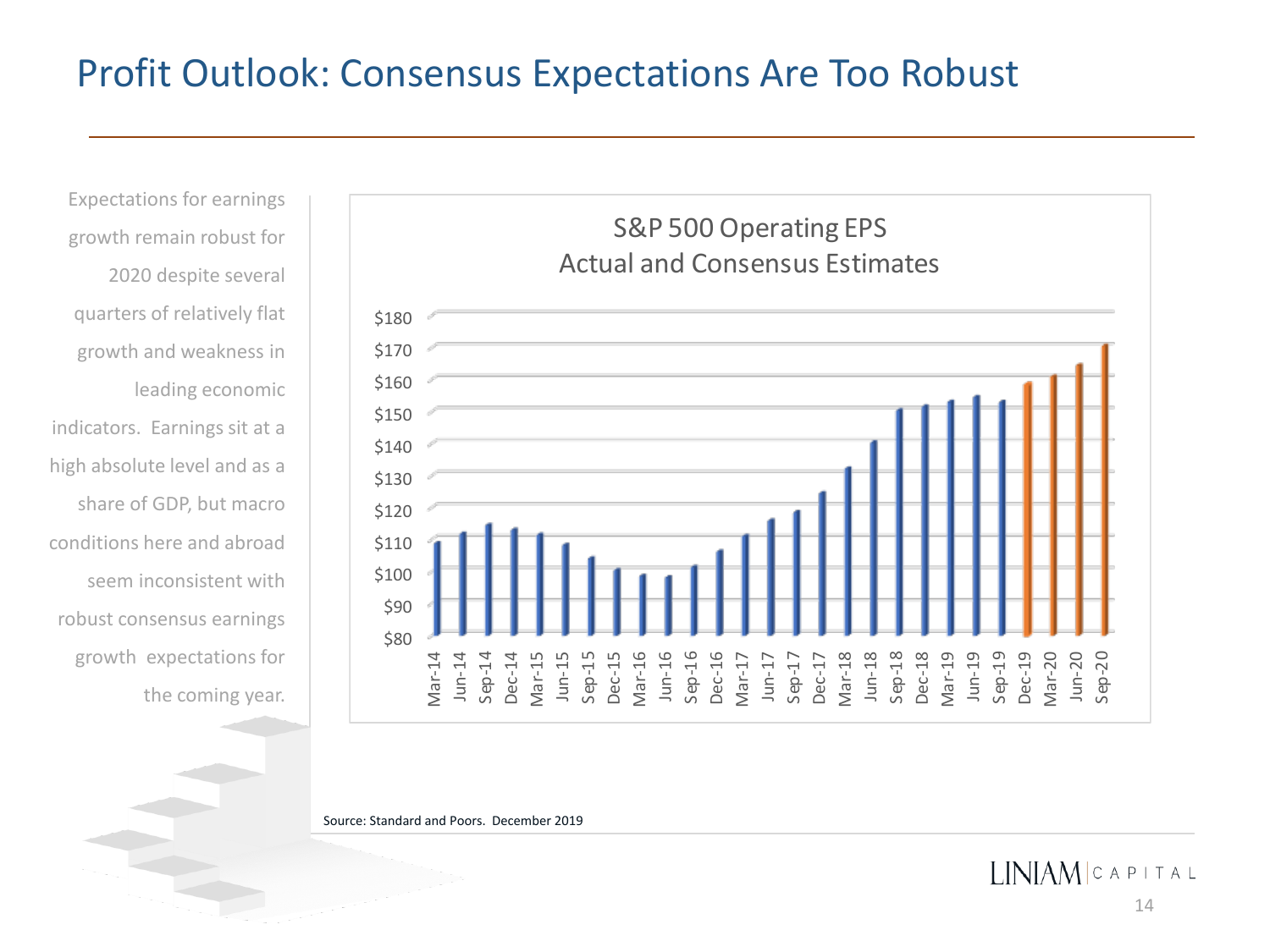# Equity Markets: Little Profit Growth and Rich Valuations

The extremely strong rally in equity markets in 2019 largely reflects sentiment driven multiple expansion. Earnings have essentially been stagnant as margins have moved incrementally lower. The price to sales ratio for the S&P 500 stands at its highest level since early 2000. With valuations at historical extremes and earnings growth likely muted, modest returns at best are likely in 2020.

#### S&P 500 Price to Sales Ratio



Source: Bloomberg. December 2019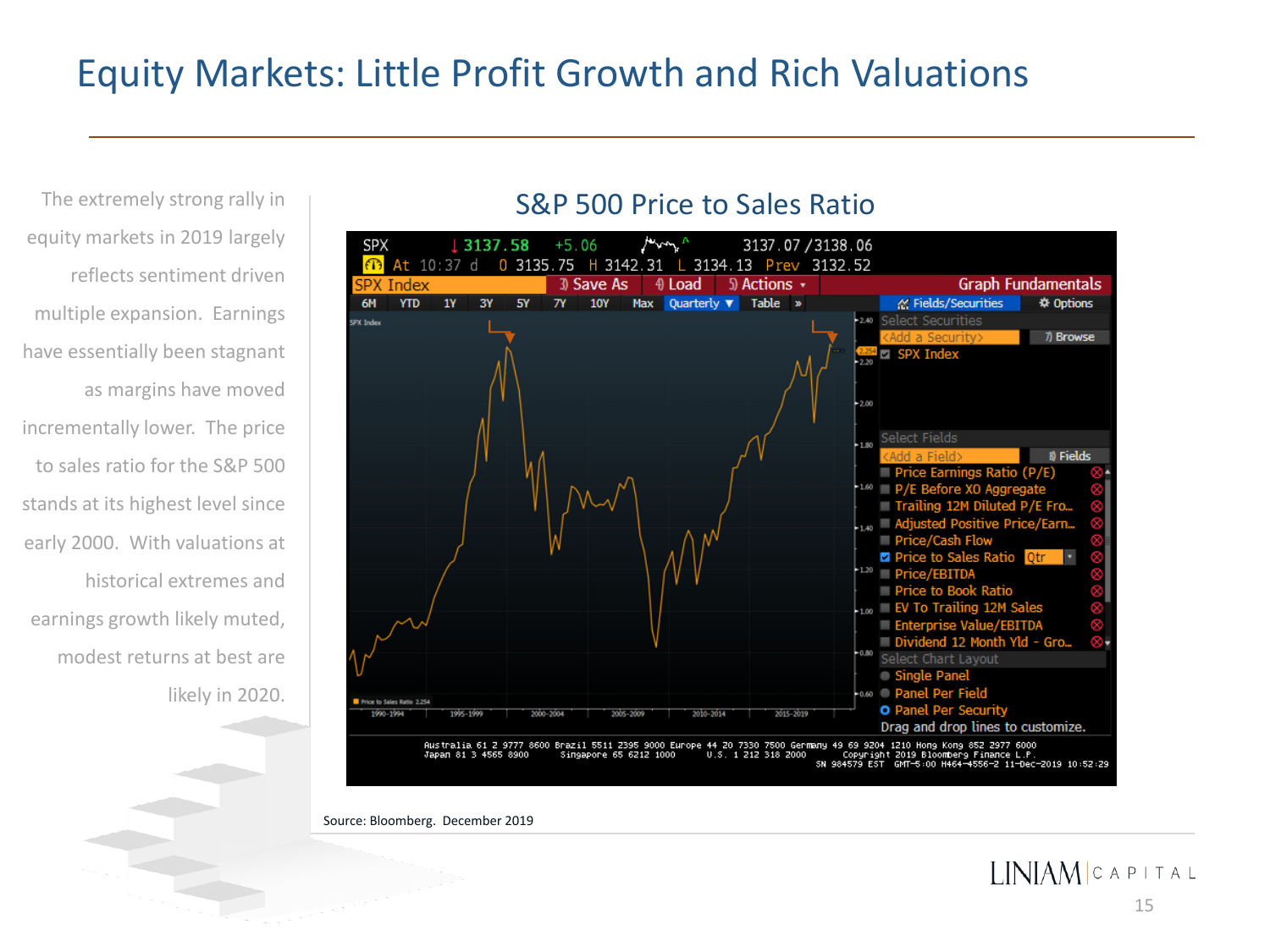# 2020 Outlook

Equity valuations in US markets are very high and headwinds for earnings growth are likely to persist. While expected returns are low, US bonds are attractive on a relative basis to global alternatives. We see volatility moving higher in the coming year due to fundamental considerations and high valuations.

- **Economic conditions** 
	- **E** Leading indicators suggest slower growth continues
	- Labor market likely to see slower job growth in 2020
	- **E** Recession risks remain elevated
- Policy uncertainty and market volatility likely higher than 2019
- Policy rate cuts likely only in reaction to market and/or economic weakness
- **EX Long term Treasury yields likely to remain in longer term declining trend**
- US equities modest returns at best likely in 2020
	- **Extreme valuation**
	- **Tepid earnings growth**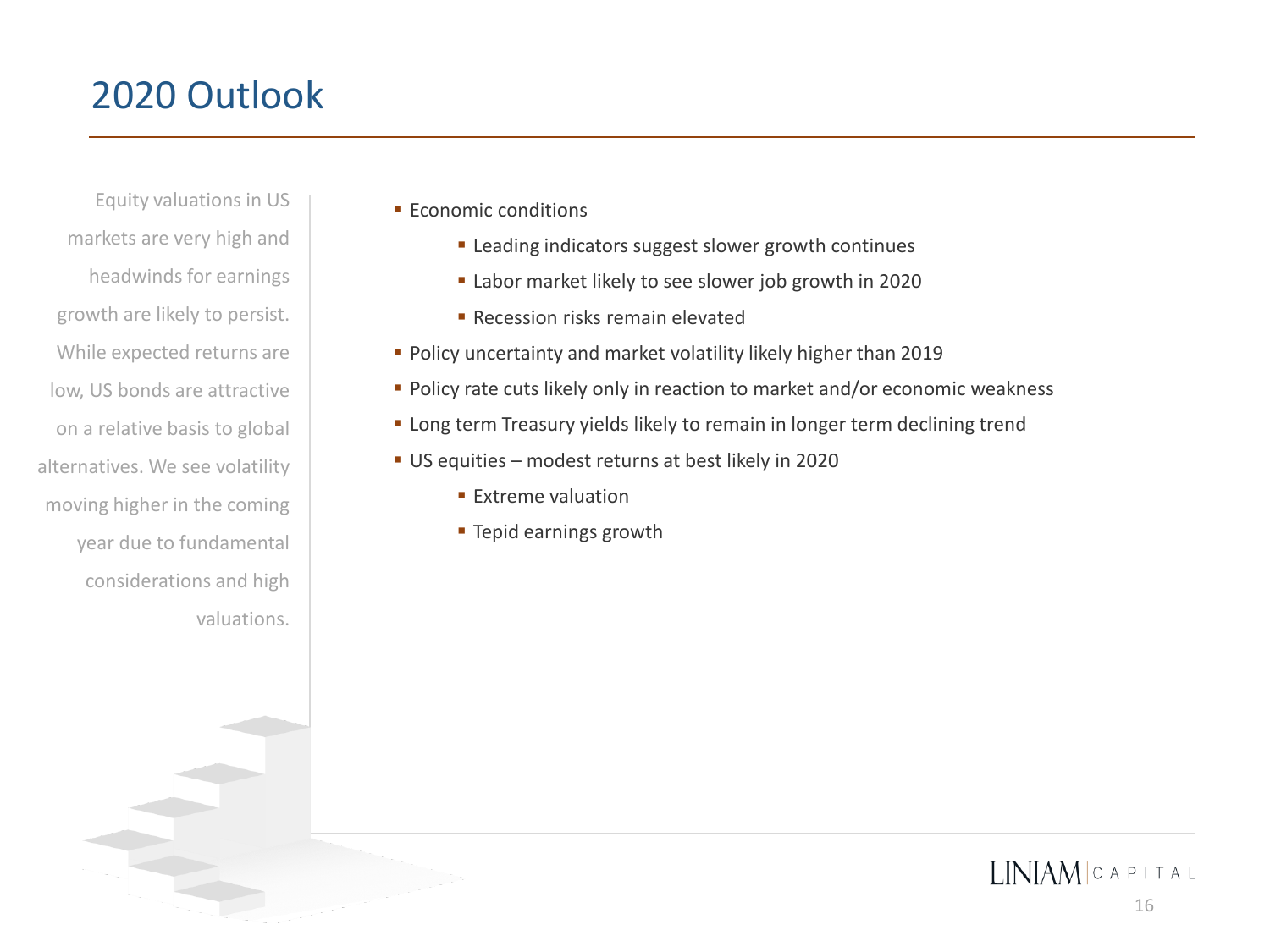#### LINIAM Capital: Our Team



Mark Austin Founder and Managing Director [maustin@liniam.com](mailto:maustin@liniam.com) 612-760-2454

Mark Austin is the CEO of Liniam Capital LLC, a boutique investment management firm based in Minneapolis, MN. Over the course of his 27-year career, Mark has worked extensively with pension funds, endowments, foundations, corporate funds, and high net worth investors in a variety of business development, client service, and product management capacities.

Mark's capital markets experience spans a range of asset classes, including domestic and international equity, fixed income, private equity, real estate, infrastructure, and options trading. Prior to founding LINIAM Capital, Mark was a Managing Director at North Sky Capital and also held marketing positions at FAF Advisors, Piper Capital Management, and Investment Advisers, Inc.

Mark earned his MBA from the University of St. Thomas and his B.S. from the University of Minnesota. He also served as the President of the North Hennepin Community College Foundation.

Mark's interests include most sports, coaching, fishing, hunting, and volunteering at church. Mark has two young adult children and an Australian Shepard named Bogart.

17